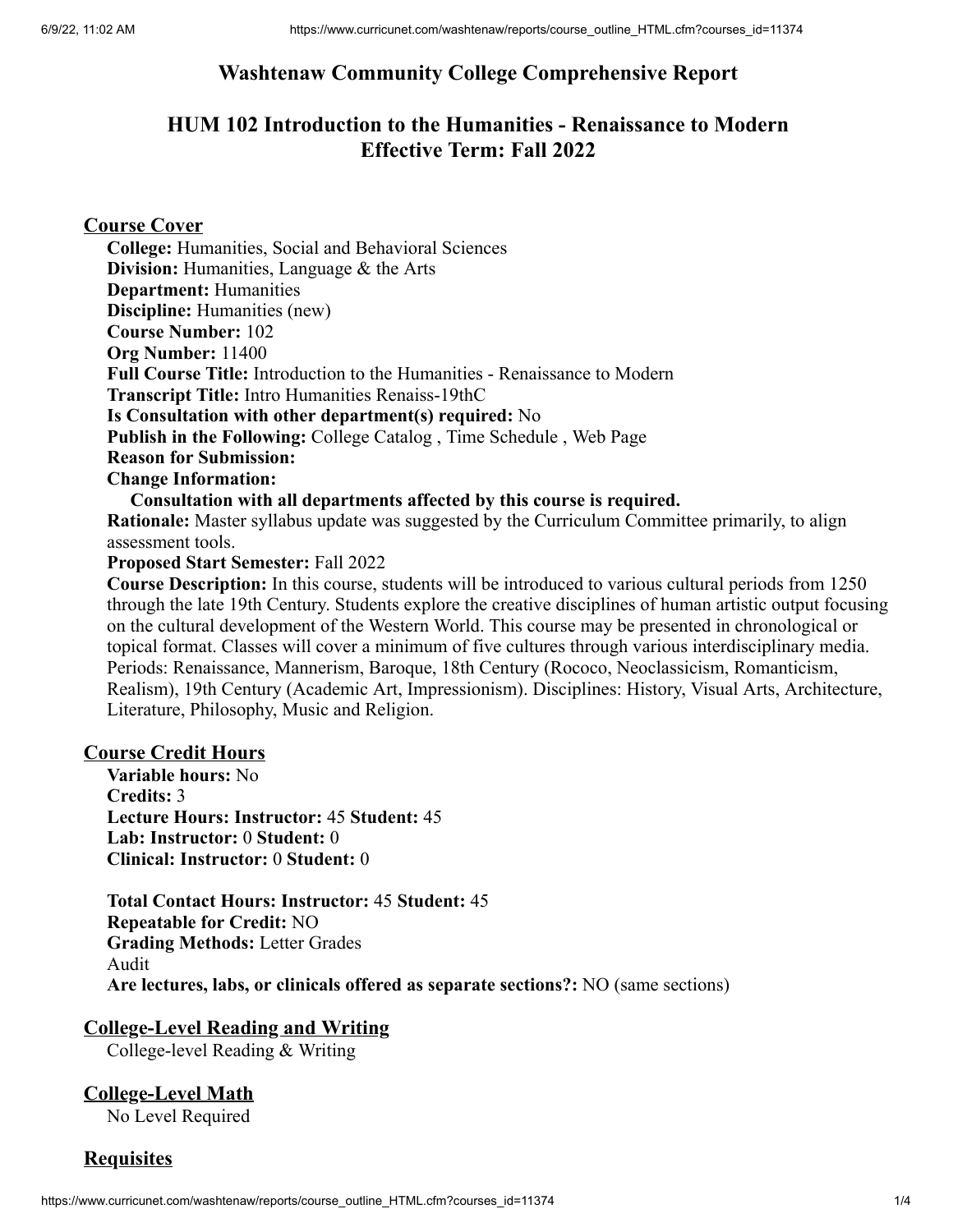# **Level II Prerequisite**

Computer Literacy

### **General Education**

**MACRAO** MACRAO Humanities **General Education Area 6 - Arts and Humanities** Assoc in Applied Sci - Area 6 Assoc in Science - Area 6 Assoc in Arts - Area 6 **Michigan Transfer Agreement - MTA** MTA Humanities

#### **Request Course Transfer**

#### **Proposed For:**

Eastern Michigan University Ferris State University Grand Valley State University Jackson Community College Kendall School of Design (Ferris) Lawrence Tech Michigan State University Oakland University University of Detroit - Mercy University of Michigan Wayne State University Western Michigan University

Other : This course should transfer to any 2-or 4-year institution as art history, humanities, or general elective credit. It is the equivalency of the second part of an introductory Art History course. This course meets the requirements of a humanities or art history elective for the MTA agreement.

### **Student Learning Outcomes**

1. Identify and analyze various artistic media, techniques, periods, styles and cultures.

#### **Assessment 1**

Assessment Tool: Outcome-related short-answer quiz questions Assessment Date: Fall 2023 Assessment Cycle: Every Three Years Course section(s)/other population: All sections Number students to be assessed: All students How the assessment will be scored: Departmentally-developed rubric Standard of success to be used for this assessment: 70% of students will score 70% or higher. Who will score and analyze the data: Departmental faculty

2. Recognize and explain artistic and cultural concepts within their proper context.

#### **Assessment 1**

Assessment Tool: Outcome-related essay question Assessment Date: Fall 2023 Assessment Cycle: Every Three Years Course section(s)/other population: All sections Number students to be assessed: All students How the assessment will be scored: Departmentally-developed rubric Standard of success to be used for this assessment: 70% of students will score 70% or higher. Who will score and analyze the data: Departmental faculty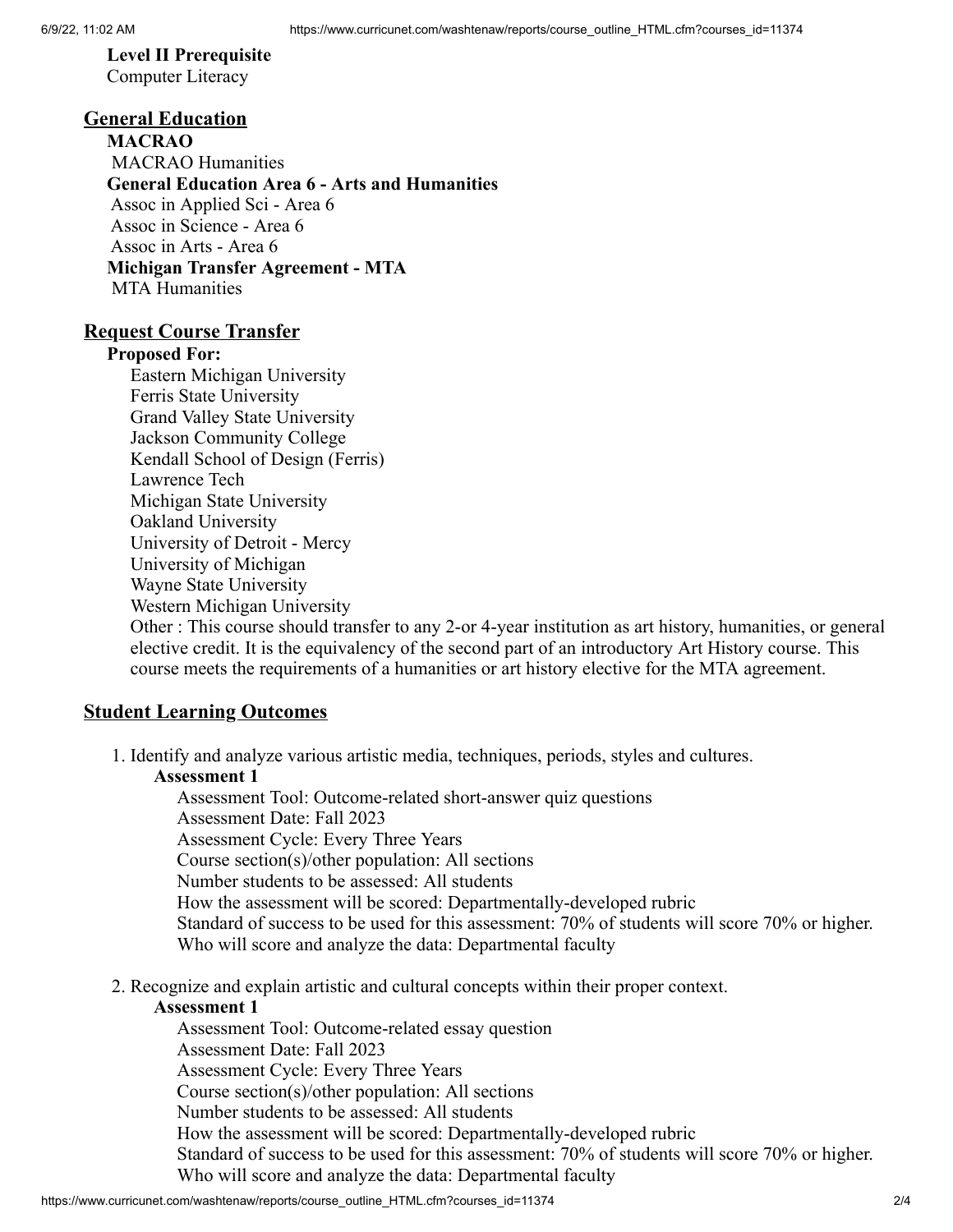3. Identify and distinguish important people (such as scientists, philosophers, artists, musicians) and their achievements with the periods, styles or cultures they influenced.

### **Assessment 1**

Assessment Tool: Outcome-related short-answer quiz questions

Assessment Date: Fall 2023

Assessment Cycle: Every Three Years

Course section(s)/other population: All sections

Number students to be assessed: All students

How the assessment will be scored: Departmentally-developed rubric

Standard of success to be used for this assessment: 70% of students will score 70% or higher.

Who will score and analyze the data: Departmental faculty

# **Course Objectives**

1. Use field specific terminology.

- 2. Apply general stylistic characteristics to unknown works of art.
- 3. Recognize various artistic media (such as those listed in the course description).
- 4. Analyze appropriate works of art, architecture, literature or music in formal and contextual terms.
- 5. Characterize the artistic developments of various periods, movements and/or cultures.
- 6. Compare and contrast artistic, social, religious or historical ideas and concepts.
- 7. Match artists with the proper periods, movements and/or cultures.
- 8. Label important places on a map.
- 9. Analyze social, historical, religious, or political events that influenced the arts of any given period, movement and/or culture.
- 10. Recognize important historical or religious personalities who shaped any given period, movement and/or culture.

# **New Resources for Course**

Class set of earphones for students and a microphone for the instructor is needed for field trips. A class set of clickers (TurningPoint technology) or a set of laptop computers should be available upon request for participation and testing purposes.

A minimum of two large WCC vans have to be available for field trips. Instructor will drive with a WCC approved driver/employee.

# **Course Textbooks/Resources**

Textbooks

Fiero, Gloria. *Landmarks in Humanities II*, Special Digital ed. McGrawHill, 2020, ISBN: 9781307691122. Various. *Introduction to Humanities*, Various ed. Various, 2000 Manuals Periodicals

Software

# **Equipment/Facilities**

Level III classroom Testing Center Computer workstations/lab ITV TV/VCR Data projector/computer Other: Licenses for Turning Point Technology (if requested) and Kahoot (if requested) and Quizlets (if requested).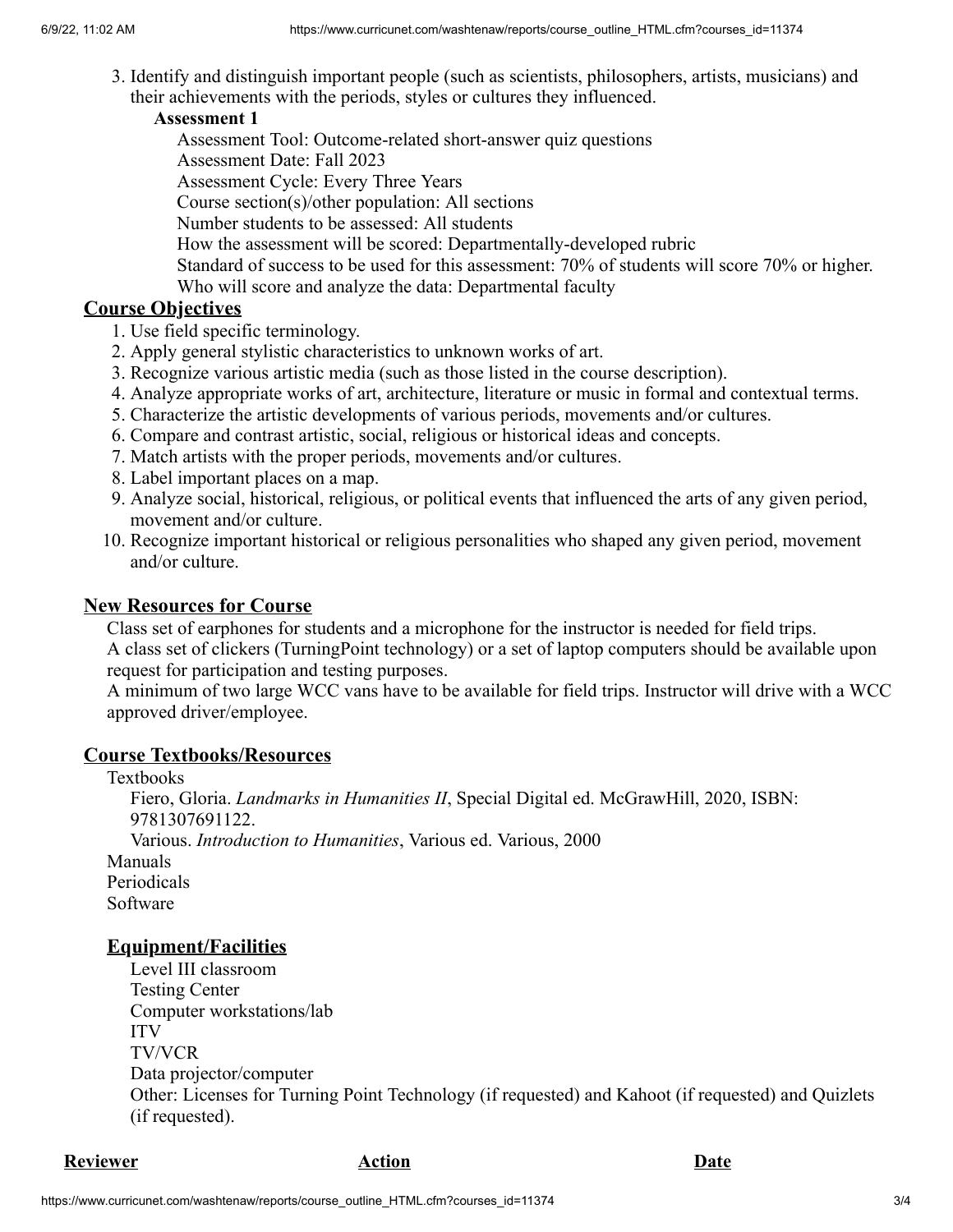| <b>Faculty Preparer:</b>               |                         |              |
|----------------------------------------|-------------------------|--------------|
| Elisabeth Thoburn                      | <b>Faculty Preparer</b> | Mar 10, 2022 |
| <b>Department Chair/Area Director:</b> |                         |              |
| Elisabeth Thoburn                      | Recommend Approval      | Apr 11, 2022 |
| Dean:                                  |                         |              |
| <b>Scott Britten</b>                   | Recommend Approval      | Apr 19, 2022 |
| <b>Curriculum Committee Chair:</b>     |                         |              |
| Randy Van Wagnen                       | Recommend Approval      | May 23, 2022 |
| <b>Assessment Committee Chair:</b>     |                         |              |
| <b>Shawn Deron</b>                     | Recommend Approval      | May 27, 2022 |
| <b>Vice President for Instruction:</b> |                         |              |
| Kimberly Hurns                         | Approve                 | Jun 01, 2022 |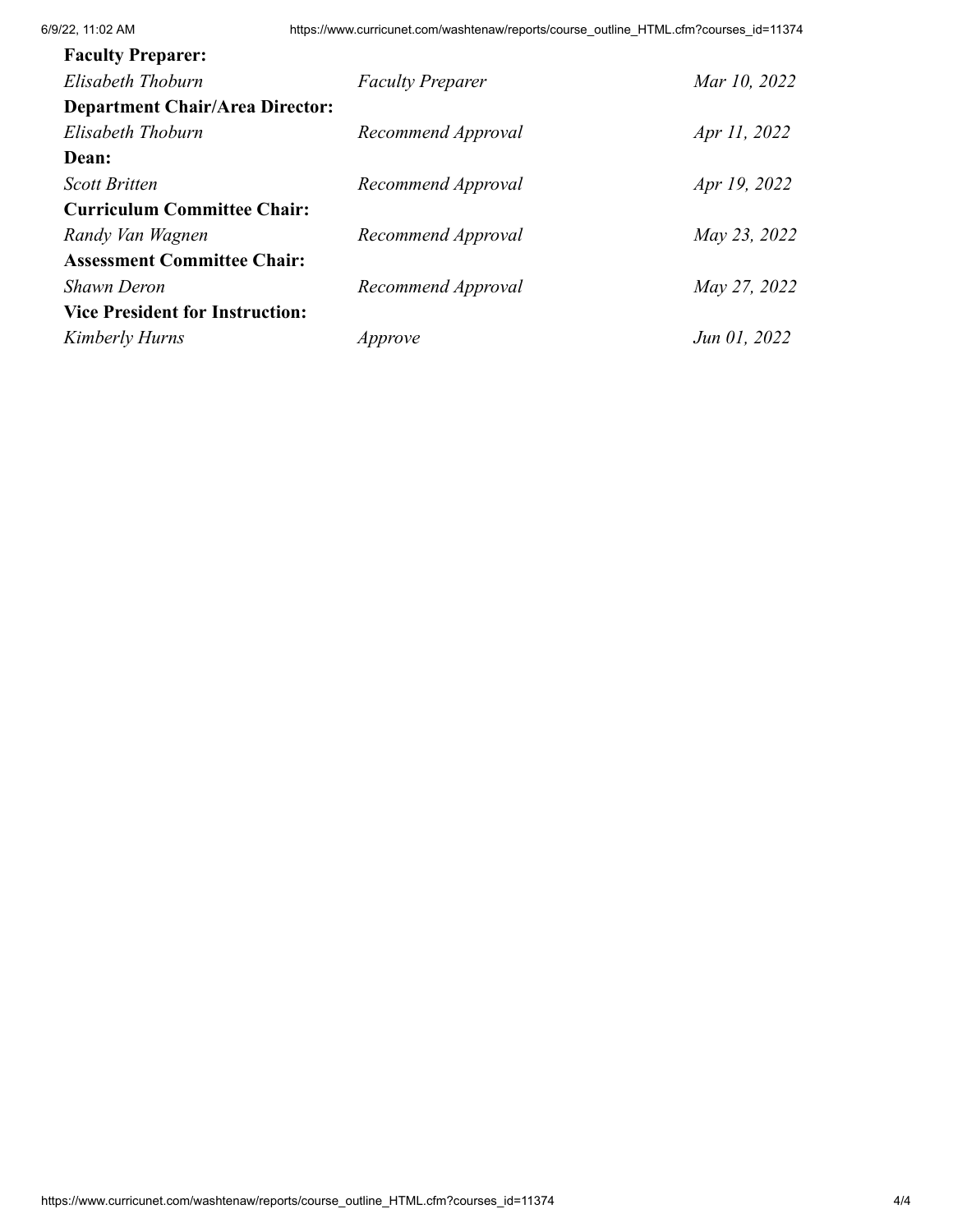# **Washtenaw Community College Comprehensive Report**

# **HUM 102 Introduction to the Humanities - Renaissance to Modern Effective Term: Fall 2020**

**Course Cover**

**Division:** Humanities, Social and Behavioral Sciences **Department:** Humanities, Languages & the Arts **Discipline:** Humanities (new) **Course Number:** 102 **Org Number:** 11400 **Full Course Title:** Introduction to the Humanities - Renaissance to Modern **Transcript Title:** Intro Humanities Renaiss-19thC **Is Consultation with other department(s) required:** No **Publish in the Following:** College Catalog , Time Schedule , Web Page **Reason for Submission:** Three Year Review / Assessment Report **Change Information: Consultation with all departments affected by this course is required. Course description Outcomes/Assessment Objectives/Evaluation Other: Rationale:** Update. Align with other Humanities and Art (history) courses, assessment and MTA.

**Proposed Start Semester:** Winter 2020

**Course Description:** In this course, students are introduced to various cultural periods from 1250 through the late 19th Century. Students explore the creative disciplines of human artistic output focusing on the cultural development of the Western World. This course may be presented in chronological or topical format. Classes will cover a minimum of five cultures through various interdisciplinary media. Periods: Renaissance, Mannerism, Baroque, 18th Century (Rococo, Neoclassicism, Romanticism, Realism), 19th Century (Academic Art, Impressionism). Disciplines: History, Visual Arts, Architecture, Literature, Philosophy, Music and Religion.

### **Course Credit Hours**

**Variable hours:** No **Credits:** 3 **Lecture Hours: Instructor:** 45 **Student:** 45 **Lab: Instructor:** 0 **Student:** 0 **Clinical: Instructor:** 0 **Student:** 0

**Total Contact Hours: Instructor:** 45 **Student:** 45 **Repeatable for Credit:** NO **Grading Methods:** Letter Grades Audit **Are lectures, labs, or clinicals offered as separate sections?:** NO (same sections)

# **College-Level Reading and Writing**

College-level Reading & Writing

**College-Level Math**

No Level Required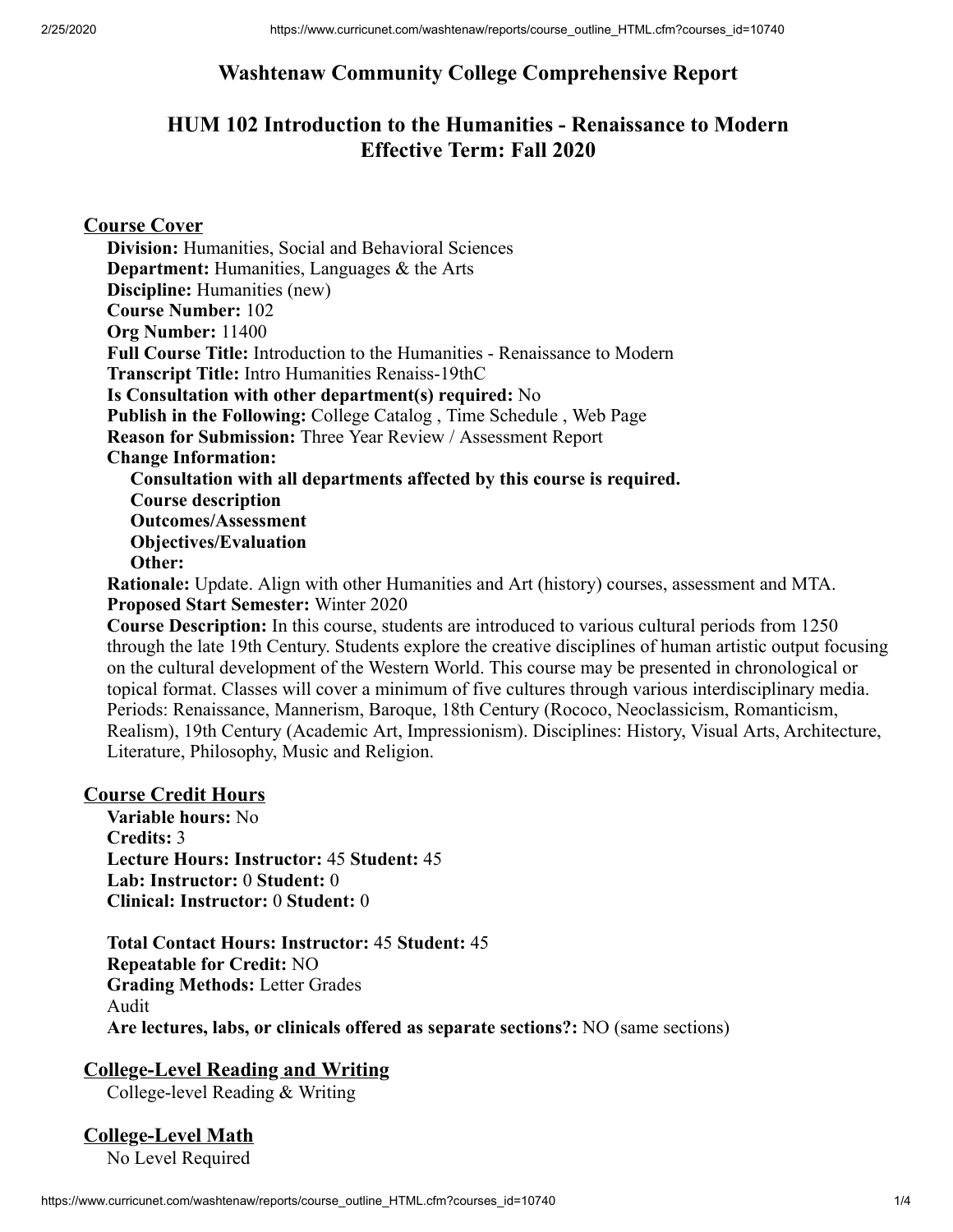### **Requisites**

**Level II Prerequisite** Computer Literacy

# **General Education**

**MACRAO** MACRAO Humanities **General Education Area 6 - Arts and Humanities** Assoc in Applied Sci - Area 6 Assoc in Science - Area 6 Assoc in Arts - Area 6 **Michigan Transfer Agreement - MTA** MTA Humanities

### **Request Course Transfer**

#### **Proposed For:**

Central Michigan University College for Creative Studies Eastern Michigan University Ferris State University Grand Valley State University Jackson Community College Kendall School of Design (Ferris) Lawrence Tech Michigan State University Oakland University University of Detroit - Mercy University of Michigan Wayne State University Western Michigan University Other : This course should transfer to any 2-or 4-year institution as humanities, or general elective credit. It also should transfer as the equivalent of an introductory Art History course. This course

### **Student Learning Outcomes**

1. Identify various artistic media, techniques, periods, styles and cultures.

meets the requirements of a humanities or art history elective for the MTA agreement.

#### **Assessment 1**

Assessment Tool: Departmentally-developed test Assessment Date: Fall 2020 Assessment Cycle: Every Three Years Course section(s)/other population: All sections Number students to be assessed: All students How the assessment will be scored: Departmentally-developed rubric Standard of success to be used for this assessment: 70% of students will score 70% or higher. Who will score and analyze the data: Full- or part-time instructors in the department

2. Recognize artistic and cultural concepts within their proper context.

#### **Assessment 1**

Assessment Tool: Departmentally-developed test Assessment Date: Fall 2020 Assessment Cycle: Every Three Years Course section(s)/other population: All sections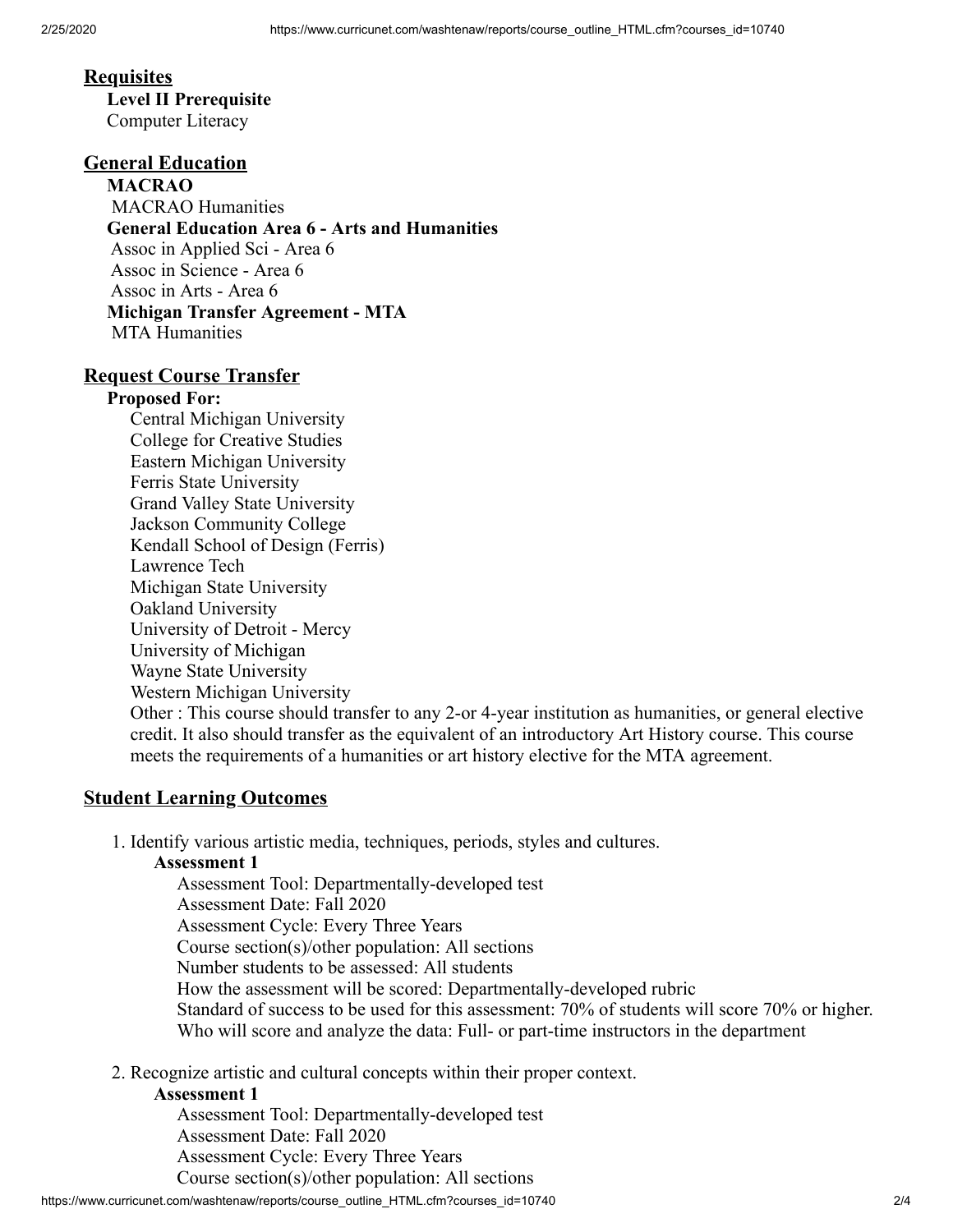Number students to be assessed: All students

How the assessment will be scored: Departmentally-developed rubric

Standard of success to be used for this assessment: 70% of students will score 70% or higher. Who will score and analyze the data: Full- or part-time instructors in the department

3. Identify important people (such as scientists, philosophers, artists, musicians) and their achievements with the periods, styles or cultures they influenced.

#### **Assessment 1**

Assessment Tool: Departmentally-developed test

Assessment Date: Fall 2020

Assessment Cycle: Every Three Years

Course section(s)/other population: All sections

Number students to be assessed: All students

How the assessment will be scored: Departmentally-developed rubric

Standard of success to be used for this assessment: 70% of students will score 70% or higher.

Who will score and analyze the data: Full- or part-time instructors in the department

### **Course Objectives**

- 1. Use field specific terminology.
- 2. Apply general stylistic characteristics to unknown works of art.
- 3. Recognize various artistic media (such as those listed in the course description).
- 4. Analyze appropriate works of art, architecture, literature or music in formal and contextual terms.
- 5. Characterize the artistic developments of various periods, movements and/or cultures.
- 6. Compare and contrast artistic, social, religious or historical ideas and concepts.
- 7. Match artists with the proper periods, movements and/or cultures.
- 8. Label important places on a map.
- 9. Analyze social, historical, religious, or political events that influenced the arts of any given period, movement and/or culture.
- 10. Recognize important historical or religious personalities who shaped any given period, movement and/or culture.

### **New Resources for Course**

Class set of earphones for students and a microphone for the instructor is needed for field trips. A class set of clickers (TurningPoint technology) or a set of laptop computers should be available upon request for participation and testing purposes.

A minimum of two large WCC vans have to be available for field trips. Instructor will drive with a WCC approved driver/employee.

### **Course Textbooks/Resources**

Textbooks Various. *Introduction to Humanities*, Various ed. Various, 2010 Manuals Periodicals Software

# **Equipment/Facilities**

Level III classroom Testing Center Computer workstations/lab ITV TV/VCR Data projector/computer Other: TurningPoint Technology (Clickers).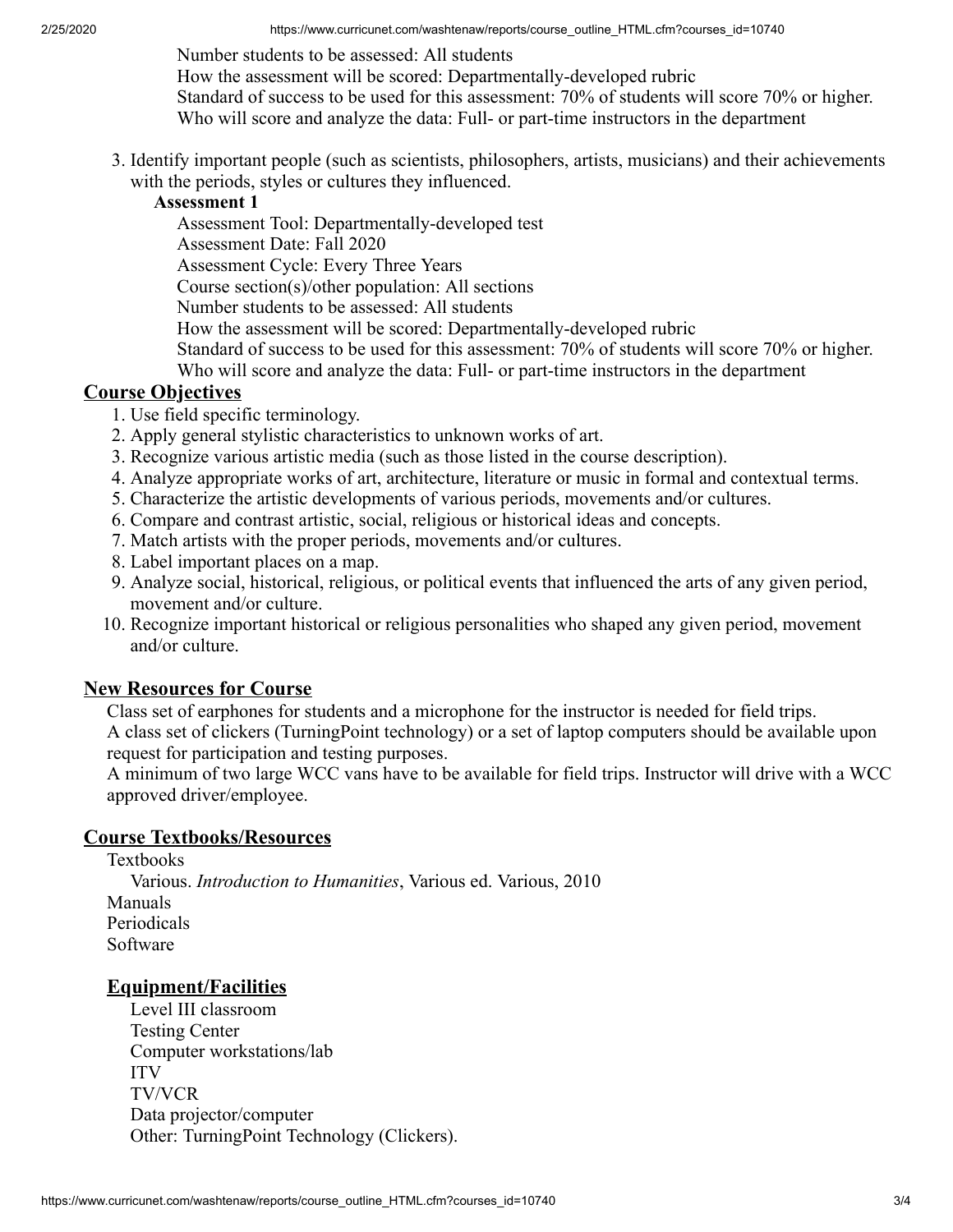2/25/2020 https://www.curricunet.com/washtenaw/reports/course\_outline\_HTML.cfm?courses\_id=10740

| <b>Reviewer</b>                        | <b>Action</b>           | Date         |
|----------------------------------------|-------------------------|--------------|
| <b>Faculty Preparer:</b>               |                         |              |
| Elisabeth Thoburn                      | <b>Faculty Preparer</b> | Dec 02, 2019 |
| <b>Department Chair/Area Director:</b> |                         |              |
| Jill Jepsen                            | Recommend Approval      | Dec 02, 2019 |
| Dean:                                  |                         |              |
| <b>Scott Britten</b>                   | Recommend Approval      | Dec 05, 2019 |
| <b>Curriculum Committee Chair:</b>     |                         |              |
| Lisa Veasey                            | Recommend Approval      | Feb 19, 2020 |
| <b>Assessment Committee Chair:</b>     |                         |              |
| <b>Shawn Deron</b>                     | Recommend Approval      | Feb 24, 2020 |
| <b>Vice President for Instruction:</b> |                         |              |
| Kimberly Hurns                         | Approve                 | Feb 25, 2020 |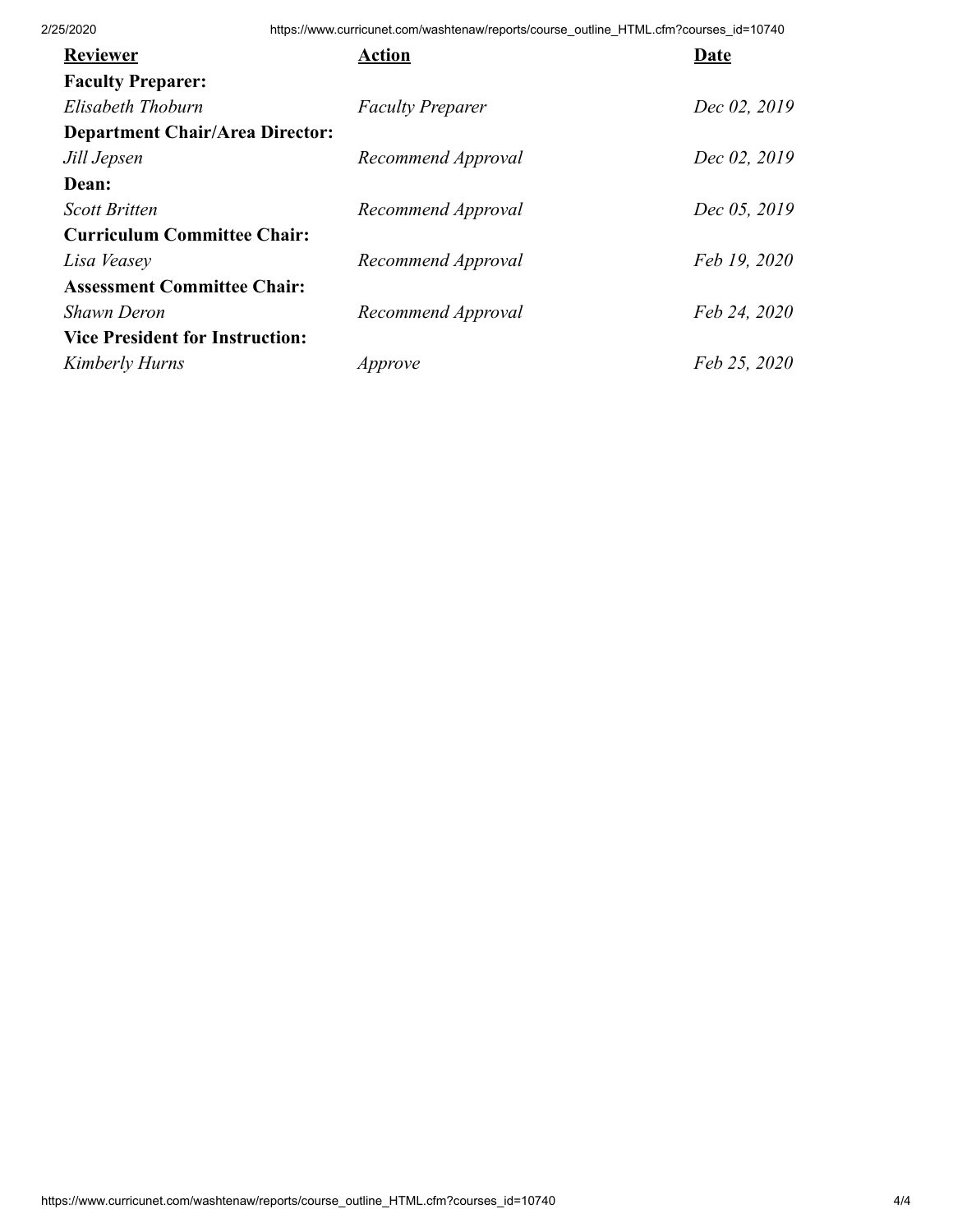# **Washtenaw Community College Comprehensive Report**

# **HUM 102 Introduction to the Humanities - Renaissance to Modern Effective Term: Fall 2012**

### **Course Cover**

**Division:** Humanities, Social and Behavioral Sciences **Department:** Humanities **Discipline:** Humanities **Course Number:** 102 **Org Number:** 11530 **Full Course Title:** Introduction to the Humanities - Renaissance to Modern **Transcript Title:** Intro Humanities Renaiss-19thC **Is Consultation with other department(s) required:** No **Publish in the Following:** College Catalog , Time Schedule , Web Page **Reason for Submission:** Three Year Review / Assessment Report **Change Information: Course title Course description Pre-requisite, co-requisite, or enrollment restrictions Outcomes/Assessment Objectives/Evaluation**

**Rationale:** Streamlining outcomes, objectives, and assessment with other HUM courses. **Proposed Start Semester:** Fall 2011

**Course Description:** This course introduces students to various cultural periods from 1250 through the early 20th Century. The creative disciplines of human artistic output are explored, focusing on the Western World. This course can be presented in chronological or topical format. Classes will cover a minimum of 5 cultures through various interdisciplinary media. Periods: Renaissance, Mannerism, Baroque, 18th Century (Rococo, Neoclassicism, Romanticism, Realism), 19th Century (Academic Art, Impressionism) and 20th Century up to WWII. Media: History, Visual Arts, Architecture, Literature, Philosophy, Music and Religion. This course was previously Humanities II - Renaissance to Modern Times.

### **Course Credit Hours**

**Variable hours:** No **Credits:** 3 **Lecture Hours: Instructor:** 45 **Student:** 45 **Lab: Instructor:** 0 **Student:** 0 **Clinical: Instructor:** 0 **Student:** 0

**Total Contact Hours: Instructor:** 45 **Student:** 45 **Repeatable for Credit:** NO **Grading Methods:** Letter Grades Audit **Are lectures, labs, or clinicals offered as separate sections?:** NO (same sections)

**College-Level Reading and Writing**

College-level Reading & Writing

**College-Level Math Requisites Level II Prerequisite**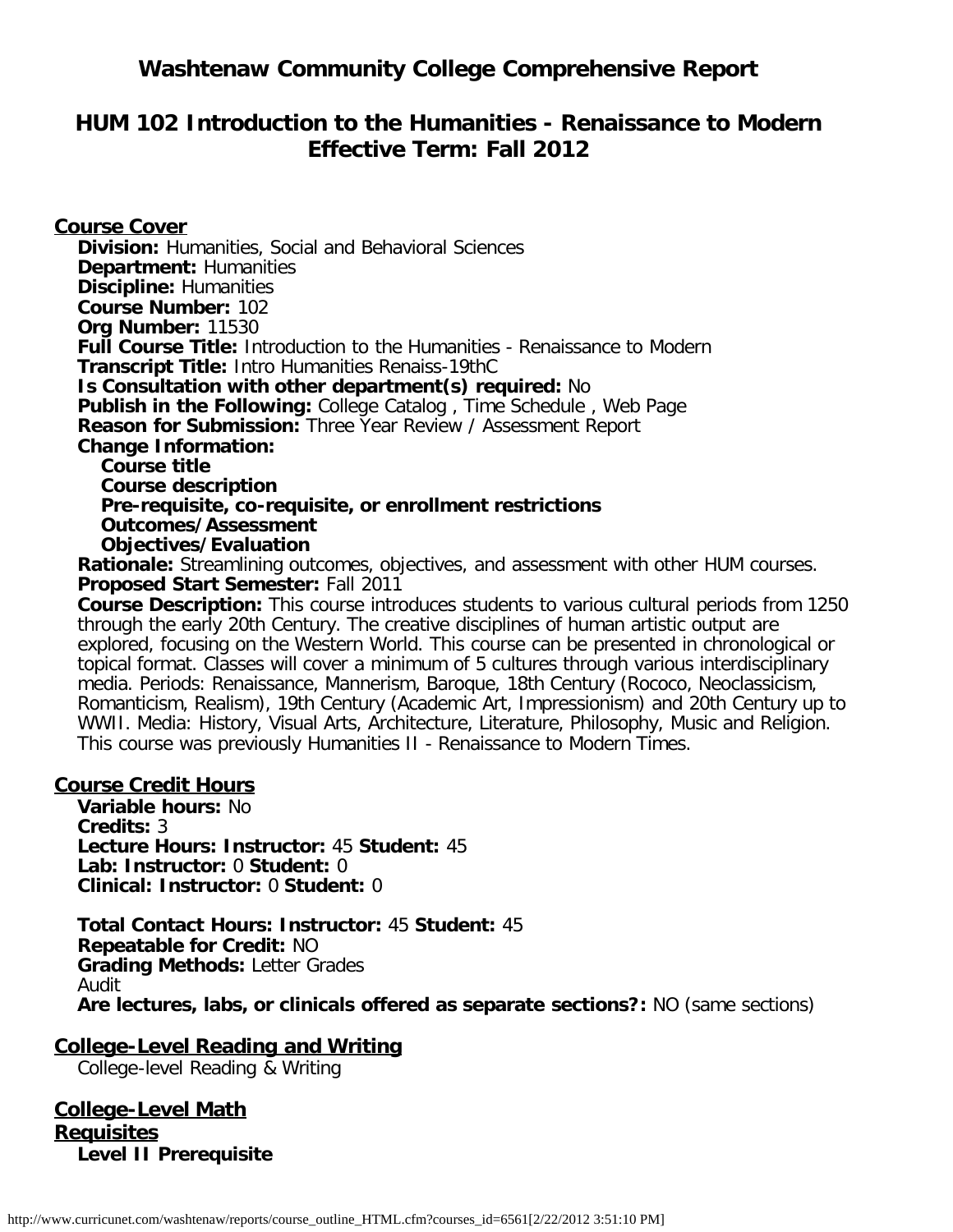Computer Literacy

# **General Education**

**MACRAO** MACRAO Humanities **General Education Area 6 - Arts and Humanities** Assoc in Applied Sci - Area 6 Assoc in Science - Area 6 Assoc in Arts - Area 6

### **Request Course Transfer**

### **Proposed For:**

Central Michigan University College for Creative Studies Eastern Michigan University Ferris State University Grand Valley State University Jackson Community College Kendall School of Design (Ferris) Lawrence Tech Michigan State University Oakland University University of Detroit - Mercy University of Michigan Wayne State University Western Michigan University

Other : This course should transfer to any 2-or 4-year institution as humanities, or general election credit. A case can be made that it should transfer as an equivalent Art History course.

# **Student Learning Outcomes**

- 1. Identify various artistic media, techniques, periods, styles and cultures.
	- **Assessment 1**

**Assessment Tool:** Departmentally-developed PowerPoint quiz using TurningPoint (clicker) technology.

**Assessment Date:** Fall 2012

**Assessment Cycle:** Every Three Years

**Course section(s)/other population:** All sections. Typically two sections are offered.

**Number students to be assessed:** All students. Circa 20-60

**How the assessment will be scored:** TurningPoint (clicker) quizzes are scored automatically and impartially by the software according to departmentally-developed rubrics.

**Standard of success to be used for this assessment:** 70% of students will score at 70% or higher.

**Who will score and analyze the data:** Scoring data is provided by a TP technician. Data is analyzed by all full- and part-time instructors in the department who teach this course.

2. Recognize artistic and cultural concepts within their proper context.

### **Assessment 1**

**Assessment Tool:** Departmentally-developed PowerPoint quiz using TurningPoint (clicker) technology. **Assessment Date:** Fall 2012 **Assessment Cycle:** Every Three Years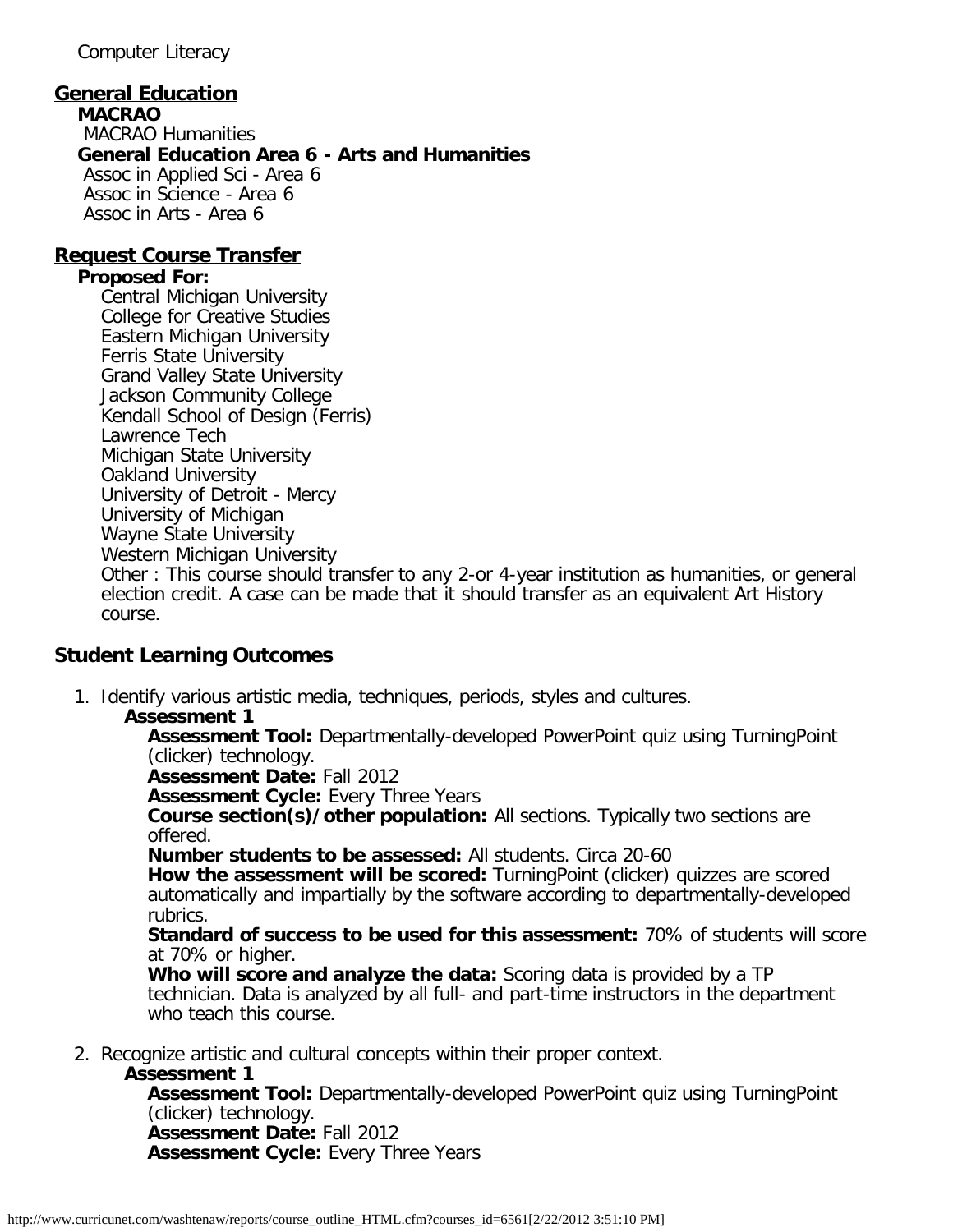**Course section(s)/other population:** All sections. Typically two sections are offered.

**Number students to be assessed:** All students. Circa 20-60

**How the assessment will be scored:** TurningPoint (clicker) quizzes are scored automatically and impartially by the software according to departmentally-developed rubrics.

**Standard of success to be used for this assessment:** 70% of students will score at 70% or higher.

**Who will score and analyze the data:** Scoring data is provided by a TP technician. Data is analyzed by all full- and part-time instructors in the department who teach this course.

3. Match the achievements of important people (such as scientists, political figures, artists, musicians) to the various periods, styles or cultures they influenced.

### **Assessment 1**

**Assessment Tool:** Departmentally-developed PowerPoint quiz using TurningPoint (clicker) technology.

**Assessment Date:** Fall 2012

**Assessment Cycle: Every Three Years** 

**Course section(s)/other population:** All sections. Typically two sections are offered.

**Number students to be assessed:** All students. Circa 20-60

**How the assessment will be scored:** TurningPoint (clicker) quizzes are scored automatically and impartially by the software according to departmentally-developed rubrics.

**Standard of success to be used for this assessment:** 70% of students will score at 70% or higher.

**Who will score and analyze the data:** Scoring data is provided by a TP technician. Data is analyzed by all full- and part-time instructors in the department who teach this course.

# **Course Objectives**

1. Use field specific terminology.

# **Matched Outcomes**

2. Recognize artistic and cultural concepts within their proper context.

2. Define stylistic characteristics.

### **Matched Outcomes**

3. Trace stylistic developments.

# **Matched Outcomes**

4. Interpret stylistic changes. **Matched Outcomes**

5. Apply general stylistic characteristics to unknown works of art.

### **Matched Outcomes**

- 2. Recognize artistic and cultural concepts within their proper context.
- 6. Recognize various artistic media (such as those listed in the course description).

### **Matched Outcomes**

- 2. Recognize artistic and cultural concepts within their proper context.
- 7. Describe various artistic techniques (such as those listed in the course description).

### **Matched Outcomes**

8. Match known and unknown works of art with the correct media and techniques.

# **Matched Outcomes**

2. Recognize artistic and cultural concepts within their proper context.

9. Analyze appropriate works of art, architecture, literature or music in formal and contextual terms.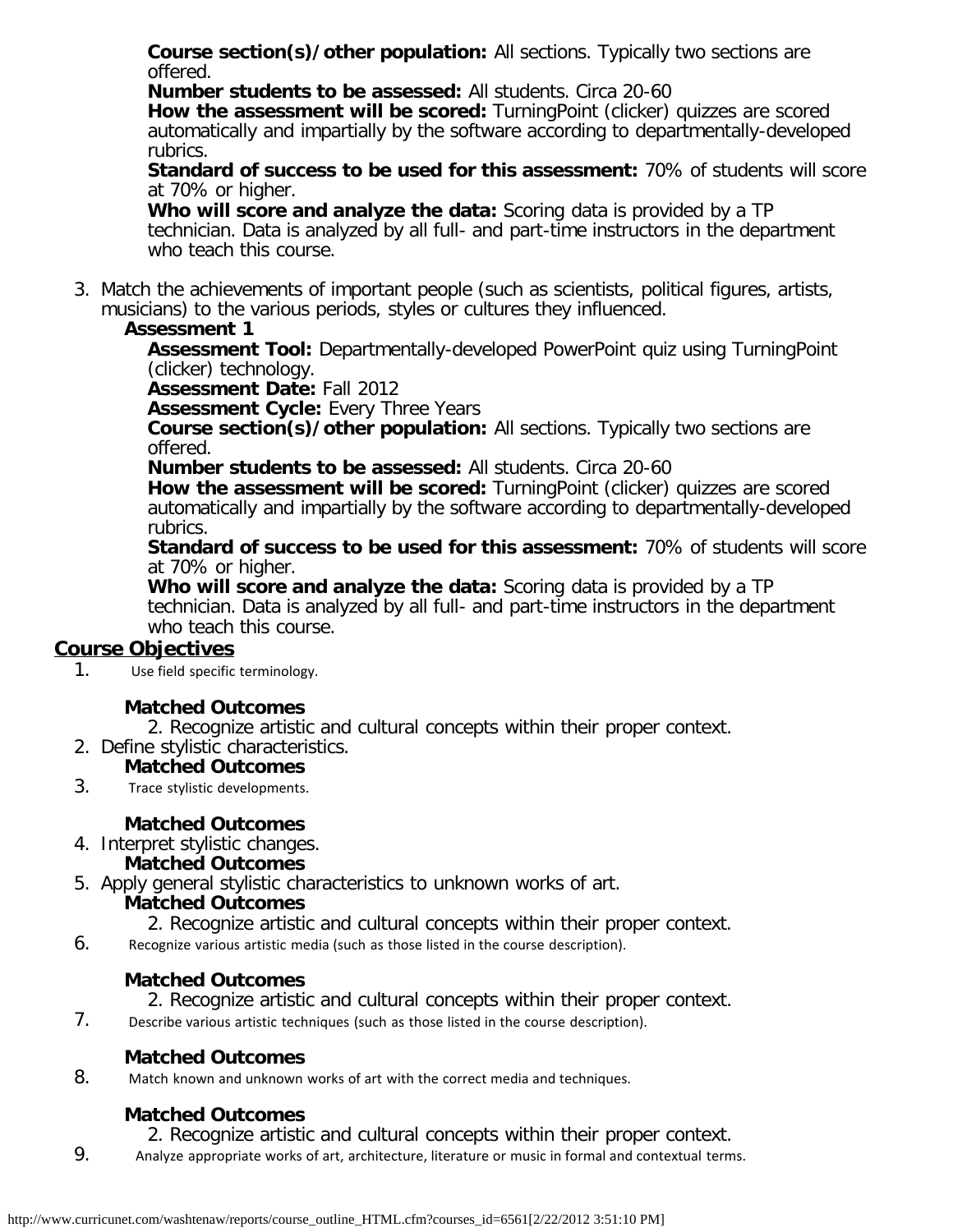### **Matched Outcomes**

10. List relevant periods, movements and/or cultures (such as those listed in the course description).

### **Matched Outcomes**

11. Characterize the artistic developments of various periods, movements and/or cultures.

### **Matched Outcomes**

12. Differentiate the artistic output of various periods, movements and/or cultures.

### **Matched Outcomes**

- 2. Recognize artistic and cultural concepts within their proper context.
- 13. Compare and contrast artistic, social, religious or historical ideas and concepts.

### **Matched Outcomes**

2. Recognize artistic and cultural concepts within their proper context.

14. Develop time lines of major events impacting the relevant arts and culture.

# **Matched Outcomes**

15. Match artists with the proper periods, movements and/or cultures.

### **Matched Outcomes**

2. Recognize artistic and cultural concepts within their proper context.

16. Identify artistic and architectural types.

# **Matched Outcomes**

17. Label important places on a map.

### **Matched Outcomes**

- 18. Explain the Zeitgeist of a given period, movement and/or culture. **Matched Outcomes**
- 19. Evaluate the impact of the arts on any given period, movement and/or culture.

# **Matched Outcomes**

20. Analyze social, historical, religious, or political influences on the arts of any given period, movement and/or culture.

# **Matched Outcomes**

21. Name important historical or religious personalities who shaped any given period, movement and/or culture. **Matched Outcomes**

# **New Resources for Course**

Working headsets and earphones for students and microphone for instructor are needed for field trips.

A class set of clickers (TurningPoint technology) should be available for participation and testing purposes.

A minimum of two large WCC vans have to be available for field trips. Instructor will drive with a WCC approved driver/employee.

# **Course Textbooks/Resources**

**Textbooks** Various. Introduction to Humanities, Various ed. Various, 2010 Manuals Periodicals **Software Equipment/Facilities**

Level III classroom Testing Center Computer workstations/lab